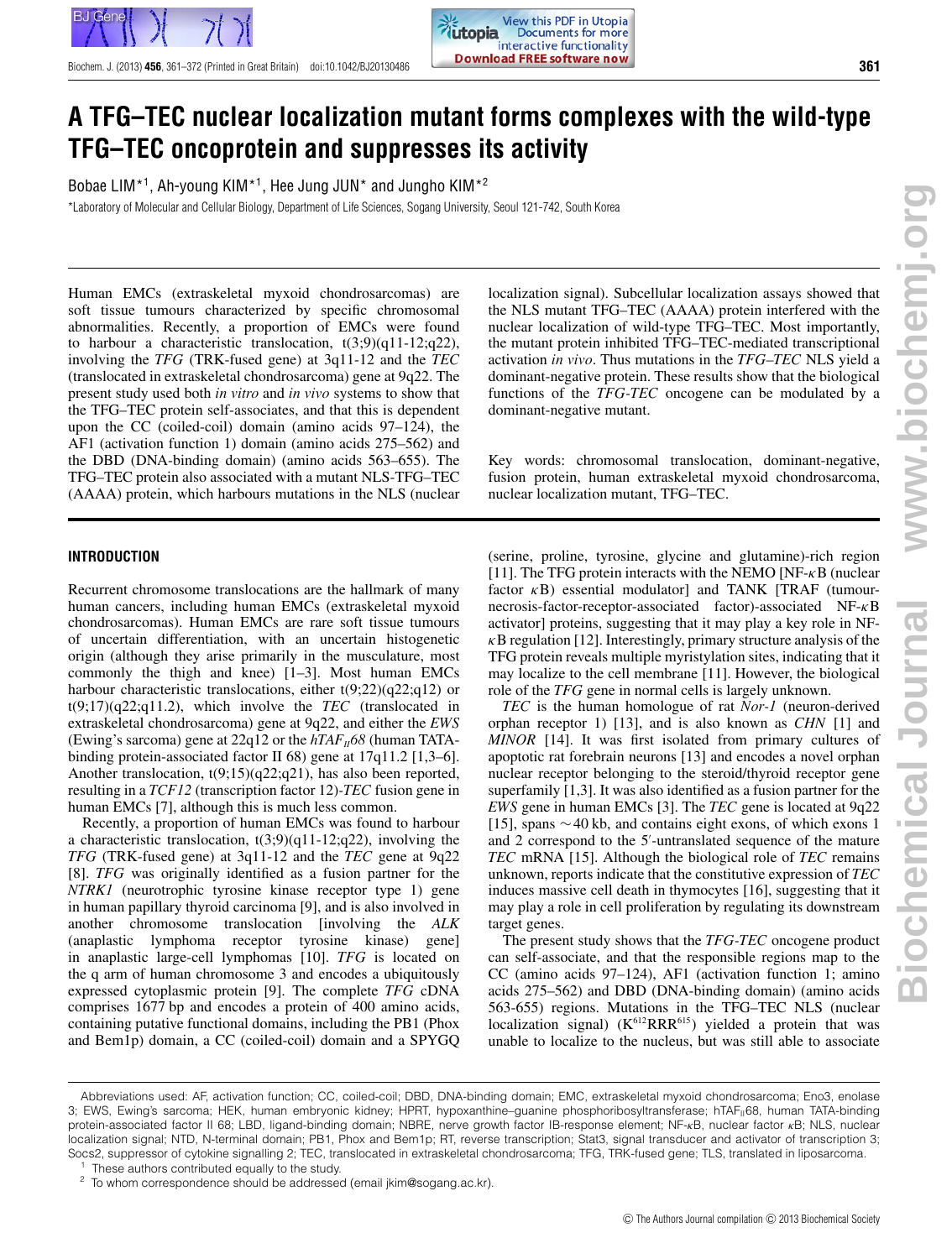with wild-type TFG–TEC. Interestingly, the NLS mutant TFG– TEC (AAAA) protein interfered with the nuclear localization of wild-type TFG–TEC. In addition, co-expression of the NLS mutant TFG–TEC (AAAA) *in vivo* inhibited TFG–TEC-mediated transcriptional activation, suggesting that it acts in a dominantnegative manner. Taken together, these data suggest that the biological activity of TFG–TEC can be modulated by the NLS mutant TFG–TEC (AAAA) protein. Because the *TFG-TEC* gene is thought to play a critical role in the formation of some human EMCs by modulating the transcription of specific TEC target genes required for tumorigenesis, the results of the present study may help to identify new therapeutic targets for the treatment of human EMCs harbouring the TFG–TEC fusion.

#### **MATERIALS AND METHODS**

#### **Materials and general methods**

Restriction endonucleases, calf intestinal alkaline phosphatase, the Klenow fragment of DNA polymerase I and T4 DNA ligase were purchased from New England Biolabs. PfuTurbo polymerase was purchased from Stratagene, and  $[\gamma^{-32}P]ATP$ (3000 Ci/mmol) was obtained from PerkinElmer Life Sciences. The preparation of plasmid DNA, restriction enzyme digestion, agarose gel electrophoresis, DNA ligation, bacterial transformations and SDS/PAGE were performed using standard methods [\[17\]](#page-11-2). Sub-clones generated from the PCR products were sequenced using the chain termination method and doublestranded DNA templates to ensure the absence of mutations.

#### **Constructs**

The plasmid pEF-BOS/GST has been described previously [\[18\]](#page-11-3). To generate pEF-BOS/GST-TFG-TEC, pCMV-Tag2A/TFG-TEC [\[19\]](#page-11-4) was digested with NotI and the digested fragment was cloned into the same site of pEF-BOS/GST. To construct pcDNA4- HisMaxA/TFG-TEC, pCMV-Tag2A/TFG-TEC was digested with NotI and the digested fragment was cloned into the same site of pcDNA4-HisMaxA (Invitrogen). To generate pcDNA4- HisMaxA/TFG (NTD), pCMV-Tag2A/TFG (NTD) [\[19\]](#page-11-4) was digested with NotI and the digested fragment was cloned into the same site of pcDNA4-HisMaxA. To construct pcDNA4- HisMaxA/TEC, pCMV-Tag2A/TEC [\[20\]](#page-11-5) was digested with NotI and the digested fragment was cloned into the same site of pcDNA4-HisMaxA. To construct pcDNA4-HisMaxA/TFG-TEC (AAAA), pCMV-Tag2A/TFG-TEC (AAAA) was digested with XhoI, and the XhoI(AAAA)XhoI fragment was isolated. This fragment was cloned then into the same site of pcDNA4- HisMaxA/TFG-TEC to introduce the (KRRR $\diamondsuit$ AAAA) mutation into the NLS.

The GST–TFG–TEC deletion mutants were generated as follows. (i) GST–TFG [NTD (N-terminal domain)]: the TFG (NTD) fragment was amplified from pCMV-Tag2A/TFG-TEC by PCR using the primers 5 -TFGTEC\_aa1\_BamHI (5 -GATC-GGATCCATGAACGGACAGTTGGAT-3 , BamHI site underlined) and 3'-TFGTEC\_aa274\_NotI (5'-GATC<u>GCGGCCGC</u>TC-AATCTGAATACTGAATACC-3 , NotI site underlined), digested with BamHI and NotI, and cloned into the corresponding sites of the pGEX (4T-1) vector (GE Healthcare) to generate GST– TFG (NTD). (ii) GST–TEC: the TEC fragment was amplified from pCMV-Tag2A/TFG-TEC by PCR using the primers 5 - TFGTEC\_aa275\_BamHI (5 -GATCGGATCCATGCCCTGCGT-CCAAGCC-3 , BamHI site underlined) and 3 -TFGTEC\_aa900\_ NotI (5'-GATC<u>GCGGCCGC</u>TTAGAAAGGTAGGGTGTC-3',

C The Authors Journal compilation C 2013 Biochemical Society

NotI site underlined), digested with BamHI and NotI, and cloned into the corresponding sites of the pGEX (4T-1) vector to generate GST–TEC. (iii) GST–PB1: the PB1 fragment was amplified from pCMV-Tag2A/TFG-TEC by PCR using the primers 5'-TFGTEC\_PB1\_BamHI (5'-GATC<u>GGATCC</u>ATGAA-CGGACAGTTGGAT-3 , BamHI site underlined) and 3 - TFGTEC\_PB1\_NotI (5'-GATC<u>GCGGCCGC</u>TCAGGGTCTTG-GCTGGCCATT-3 , NotI site underlined), digested with BamHI and NotI, and cloned into the corresponding sites of pGEX (4T-1) to generate GST–PB1. (iv) GST–CC: the CC fragment was amplified from pCMV-Tag2A/TFG-TEC by PCR using the primers 5'-TFGTEC\_CC\_BamHI (5'-GATC<u>GGATCC</u>CTTGA-ATCAAGTCAGGTG-3 , BamHI site underlined) and 3 - TFGTEC\_CC\_NotI (5'-GATC<u>GCGGCCGC</u>TTCCAAGCTATC-CAATAA-3 , NotI site underlined), digested with BamHI and NotI, and cloned into the corresponding sites of pGEX (4T-1) to generate GST-CC. (v) GST–SPYGQ: the SPYGQ fragment was amplified from pCMV-Tag2A/TFG-TEC by PCR using the primers 5'-TFGTEC\_SPYGQ\_BamHI (5'-GATC<u>GGATCC</u>CCA-CCTGGAGAACCAGGA-3 , BamHI site underlined) and 3 - TFGTEC\_SPYGQ\_NotI (5'-GATC<u>GCGGCCGC</u>TCAATCTGA-ATACTGAATACC-3 , NotI site underlined), digested with BamHI and NotI, and cloned into the corresponding sites of pGEX (4T-1) to generate GST–SPYGQ. (vi) GST–AF1: the AF1 fragment was amplified from pCMV-Tag2A/TFG-TEC by PCR using the primers 5'-TFGTEC\_AF1\_BamHI (5'-GATCGGAT-CCATGCCCTGCGTCCAAGCC-3 , BamHI site underlined) and 3'-TFGTEC\_AF1\_NotI (5'-GATC<u>GCGGCCGC</u>TCAGCCA-GACGACGAGCTCCT-3 , NotI site underlined), digested with BamHI and NotI, and cloned into the corresponding sites of pGEX (4T-1) to generate GST–AF1. (vii) GST–DBD: the DBD fragment was amplified from pCMV-Tag2A/TFG-TEC by PCR using the primers 5'-TFGTEC\_DBD\_BamHI (5'-GATCGGATCCGAGG-GCACGTGTGCCGTG-3 , BamHI site underlined) and 3 - TFGTEC\_DBD\_NotI (5'-GATC<u>GCGGCCGC</u>TCATGGGCTC-TTTGGTTTGGA-3 , NotI site underlined), digested with BamHI and NotI, and cloned into the corresponding sites of pGEX (4T-1) to generate GST–DBD. (viii) GST–LBD (ligand-binding domain): the LBD fragment was amplified from pCMV-Tag2A/TFG-TEC by PCR using the primers 5 - TFGTEC\_LBD\_BamHI (5'-GATC<u>GGATCC</u>TTACAACAGGA-ACCTTCT-3 , BamHI site underlined) and 3 -TFGTEC\_LBD\_ NotI (5'-GATC<u>GCGGCCGC</u>TCAAGACACCAAGTCTTCCA-G-3 , NotI site underlined), digested with BamHI and NotI, and cloned into the corresponding sites of pGEX (4T-1) to generate GST–LBD. (ix) GST–AF2: a double-stranded oligomeric AF2 DNA fragment was generated by annealing using the following primer pairs: 5'-TFGTEC\_AF2 (5'-pGATCCCCACCTTCCATC-ATTGACAAGCTCTTCCTGGACACCCTACCTTTCTAAGC-3 ) and 3 -TFGTEC\_AF2 (5 -pGGCCGCTTAGAAAGGTAGGG-TGTCCAGGAAGAGCTTGTCAATGATGGAAGGTGGG-3 ). The AF2 DNA fragment was then inserted into the BamHI/NotI sites of the  $pGEX$  (4T-1) vector to generate GST-AF2.  $(x)$ GST–DBD (AAAA): the DBD (AAAA) fragment was amplified from pcDNA4-HisMaxA/TFG-TEC (AAAA) by PCR using the primers 5 -TFGTEC\_DBD\_BamHI and 3 -TFGTEC\_DBD\_NotI, digested with BamHI and NotI, and cloned into the corresponding sites of pGEX (4T-1) to generate GST–DBD (AAAA).

The plasmids pcDNA3/EGFP and pcDNA3/EGFP-TFG-TEC have been described previously [\[19\]](#page-11-4). To generate pcDNA3mCherry, an mCherry gene was PCR-amplified from pmCherry-N1 (Clontech), using primers 5-HindIIImCherry (5'-GATC-AAGCTTATGGTGAGCAAGGGCGAG-3 ; HindIII site underlined) and 3'-BamHImCherry (5'-GATCGGATCCGCTTA-CTTGTACAGCTCGTC-3 , BamHI site underlined). The PCR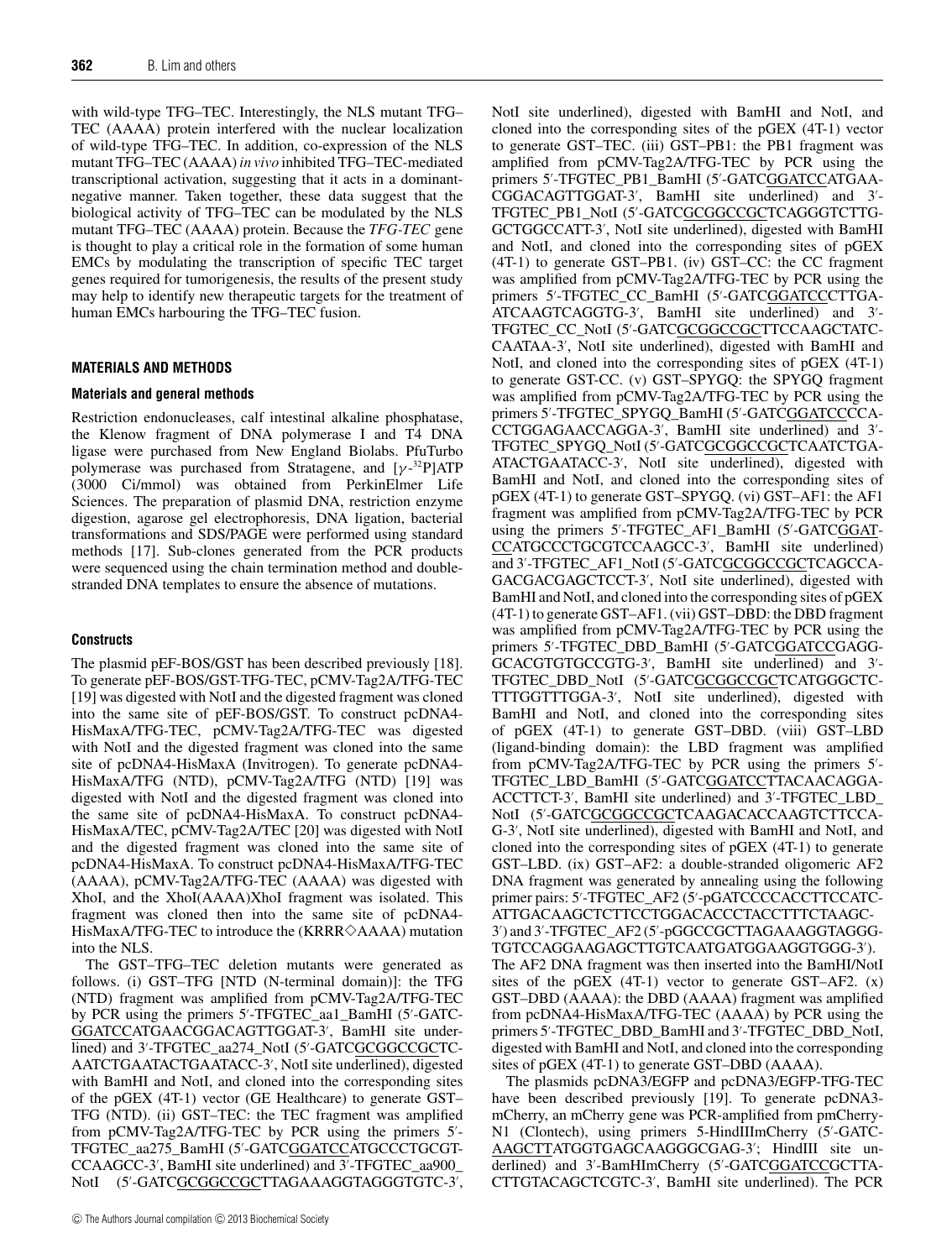product was then digested with HindIII and BamHI and cloned into the same sites in pcDNA3 to generate pcDNA3 mCherry. To construct pcDNA3/mCherry-TFG-TEC, an mCherry (NoStop) fragment was PCR-amplified from pmCherry-N1 using primers 5 -HindIIImCherry and 3 -BamHImCherry(NoStop) (5'-GATC<u>GGATCC</u>GCCTTGTACAGCTCGTC-3'; BamHI site underlined). The PCR product was then digested with HindIII and BamHI and cloned into the same sites in pcDNA3 to generate pcDNA3-mCherry(NoStop). pcDNA4-HisMaxA/TFG-TEC (AAAA) was digested with BamHI and NotI to isolate the TFG–TEC (AAAA) fragment, which was then cloned into the corresponding site in pcDNA3-mCherry(NoStop) to generate pcDNA3/mCherry-TFG-TEC (AAAA). To construct pcDNA4- HisMaxB/TFG-TEC, pCMV-Tag2A/TFG-TEC was digested with BamHI and the digested fragment was cloned into the same site of pcDNA4-HisMaxB (Invitrogen).

# **Purification of GST-fusion proteins, GST pull-down assays and Western blot analysis**

GST–TFG–TEC mutant proteins were expressed in *Escherichia coli* as described previously [\[21\]](#page-11-6). After binding to glutathione– Sepharose and washing, the proteins were eluted with reduced glutathione (Sigma). Protein concentrations were determined using the Bio-Rad protein assay, which is based on the Bradford method. The purity and size of the eluted proteins were evaluated by Coomassie Blue staining of SDS/PAGE gels. GST pulldown assays were performed as described previously [\[22\]](#page-11-7). Western blot analysis was performed using anti-GST (B-14, Santa Cruz Biotechnology) or anti-Xpress (Invitrogen) antibodies, and reactive bands were detected by chemiluminescence using Western Lightening (PerkinElmer Life Sciences).

### **Cell culture and subcellular localization studies**

HEK (human embryonic kidney)-293T cells and human C28/I2 juvenile costal chondrocyte cells (provided by Dr M. Goldring, Hospital for Special Surgery, Cornell Medical College, New York, NY U.S.A.) were maintained in DMEM (Dulbecco's modified Eagle's medium), supplemented with 10% heatinactivated bovine serum (Gibco), penicillin and streptomycin. For the subcellular localization experiments, cells were plated on glass coverslips and transfected with the pcDNA3/EGFP-TFG-TEC or/and pcDNA3/mCherry-TFG-TEC plasmids using either the VivaMagic Reagent (Vivagen) for HEK-293T cells, or the PolyExpress Transfection Reagent (Excellgen) for C28/I2 cells. At 48 h after transfection, the cells were washed in PBS and fixed in acetone/methanol (1:1, v/v) for 10 min at  $-20^\circ$ C. The subcellular distribution of wild-type TFG–TEC or the NLS mutant TFG–TEC (AAAA) protein was examined under a confocal laser-scanning microscope (Leica TCS SPE, Leica Microsystems).

### **Reporter gene assays**

Cells were transiently transfected with plasmids using the VivaMagic or PolyExpress Transfection Reagents and luciferase assays were performed using the Dual-luciferase Assay System (Promega). *Renilla* luciferase activity was used to normalize the transfection efficiency.

# **RT (reverse transcription)–PCR and quantitative real-time PCR**

EGFP-positive and mCherry-positive transfected cells were isolated by FACS. Total RNAs were extracted from FACS- isolated population of HEK-293T and C28/I2 cells using TRIzol® reagent (Life Technologies) in accordance with the manufacturer's protocol. The RNAs were reverse-transcribed with an oligo(dT) primer using the SuperScript First-strand Synthesis System for RT–PCR (Life Technologies) to generate the first-strand cDNAs, followed by PCR to detect the expression of *Stat3* (signal transducer and activator of transcription 3), *Eno3* (enolase 3), *Socs2* (suppressor of cytokine signalling 2) and  $β$ -actin. The PCR primer sequences were:  $5'$ -TTGCCAGTTGTGGTGATC-3 and 5 -AGAACCCAGAAGGA-GAAGC-3' for *Stat3*; 5'-GAAGAAGGCCTGCAACTGT-3' and 5'-ACTTGCGTCCAGCAAAGATT-3' for *Eno3*; 5'-CTCGGTC-AGACAGGATGGTA-3' and 5'-ACAGAGATGCTGCAGAGA-TG-3' for *Socs2*; and 5'- GCTCGTCGTCGACAACGGCTC-3 and 5'- CAAACATGATCTGGGTCATCTTCTC-3' for  $\beta$ -actin. The reaction products were separated on 2% agarose gels and stained with ethidium bromide.

Quantitative real-time PCR was performed using an Applied Biosystems 7500 Fast real-time PCR system and SYBR Green Master Mix (Applied Biosystems) according to the manufacturer's instructions. As a control, the level of *HPRT* (hypoxanthine–guanine phosphoribosyltransferase) mRNA was determined by quantitative real-time PCR of each RNA sample and used to correct for experimental variation. The following primer sequences were used: 5 -GCCCCGTACCTGAAGACCA-3' and 5'-GACATCGGCAGGTCAATGG-3' for *Stat3*; 5'-GA-AGAAGGCCTGCAACTGT-3 and 5 -ACTTGCGTCCAGCA-AAGATT-3' for *Eno3*; 5'-GGATGGTACTGGGGAAGTATGA-CTG-3 and 5 -AGTCGATCAGATGAACCACACTCTC-3 for Socs2; and 5'-GGACCCCACGAAGTGTTGG-3' and 5'-CTG-GCGATGTCAATAGGACTCCAG-3 for *HPRT*. The relative expression levels of the downstream target genes were quantified by normalizing against endogenous *HPRT* using the  $\Delta C_T$  method.

# **RESULTS**

### **TFG–TEC can self-associate in vivo**

The chimaeric TFG–TEC protein comprises 900 amino acids, which form seven major functional domains [\(Figure 1A](#page-3-0)). Three functionally important domains, the PB1 domain (residues 10– 91), a CC domain (residues 97–124) and a SPYGQ-rich domain (residues 125–273) are located at the N-terminus of the TFG–TEC fusion protein. The C-terminal portion of TFG–TEC contains an AF1 transactivation domain (residues 275–562), a DBD (residues 563–655), a LBD (residues 656–885) and the AF2 transactivation domain (residues 886–900).

As shown in [Figure 1\(](#page-3-0)A), several functionally important domains, which are required for transcriptional modulation or protein–protein interactions, are present in the TFG–TEC protein; however, it is not clear whether TFG–TEC can self-associate. To determine whether the TFG–TEC protein could self-associate *in vivo*, we transfected HEK-293T cells with an expression vector that drives the synthesis of TFG–TEC and then performed coaffinity precipitation assays [\(Figure 1B](#page-3-0)). The HEK-293T cell line was chosen because TFG–TEC-positive human EMC cell lines, or their equivalents, were unavailable. HEK-293T cells were co-transfected with mammalian expression vectors containing TFG–TEC fused to GST (pEF-BOS/GST-TFG-TEC), the GST domain alone (pEF-BOS/GST) or pcDNA4-HisMaxA/TFG-TEC (which generated an N-terminal  $His<sub>6</sub>$ -tagged and Xpress epitopetagged TFG–TEC protein). The cells were harvested 48 h after transfection, were lysed and then incubated with glutathione beads. Immunoblotting of the eluates with the anti-Xpress antibody revealed that  $His<sub>6</sub>-TFG-TEC$  co-precipitated with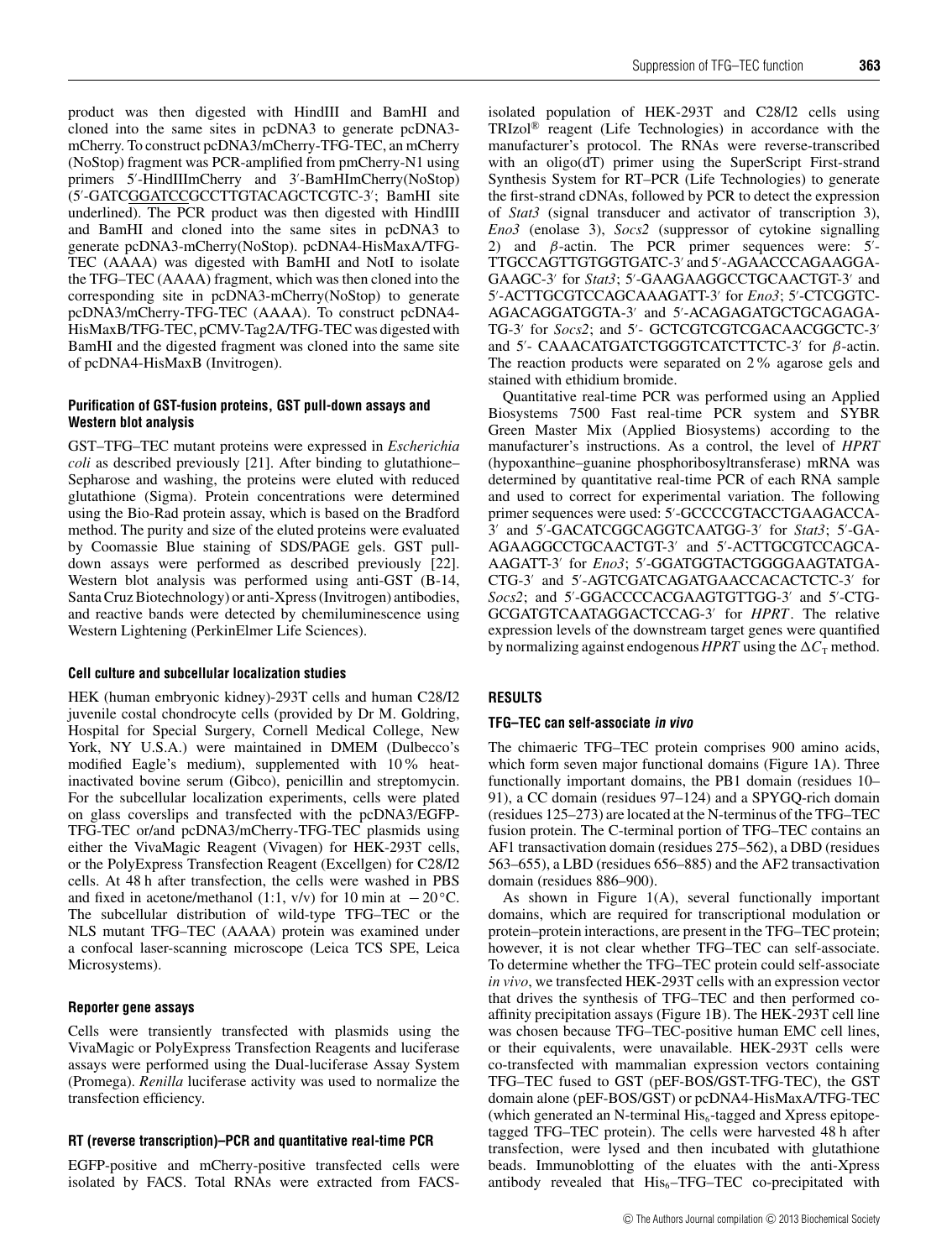<span id="page-3-0"></span>

#### **Figure 1 Self-association of TFG–TEC**

(**A**) Schematic diagram illustrating the protein domains of TFG, TEC and TFG–TEC gene products. The TFG, TEC and TFG–TEC proteins are represented schematically. Amino acid positions are indicated above and below. The functionally important domains within the TFG, TEC and TFG–TEC chimaera are indicated: AF1, N-terminal transactivation domain; AF2, C-terminal transactivation domain; ext aa, extra amino acid sequence. (B) Self-association of TFG-TEC in vivo. At 48 h after transfection of HEK-293T cells with 2.5 μg of pcDNA4-HisMaxA/TFG-TEC (His<sub>6</sub>- and Xpress epitope-tagged TFG–TEC) and 2.5  $\mu$ g of either pEF-BOS/GST or pEF-BOS/GST-TFG-TEC, cell extracts were prepared as described in the Materials and methods section and affinity-precipitated with glutathione–Sepharose beads. After separation by SDS/PAGE (12 % gels), the proteins were Western blotted with an anti-Xpress or an anti-GST antibody. The identities of the transfected DNAs are shown above the panel. The positions of the molecular mass markers are indicated to the left-hand side in kDa, and the positions of His<sub>6</sub>-tagged TFG-TEC, GST and GST-tagged TFG-TEC are indicated by the arrows on the right-hand side. Three independent experiments gave similar results. AP, affinity precipitation; Ab, antibody; WB, Western blotting.

GST–TFG–TEC, but not with GST alone [\(Figure 1B](#page-3-0), top panel). The three proteins were identified in transfected cells by probing for GST (GST–TFG–TEC and GST; [Figure 1B](#page-3-0), middle panel) or the Xpress epitope (His<sub>6</sub>–TFG–TEC; [Figure 1B](#page-3-0), bottom panel). These results demonstrated that TFG–TEC can self-associate *in vivo*.

## **The CC, AF1 and DBD domains of TFG–TEC are involved in self-association**

To identify the domain(s) within TFG–TEC that are responsible for self-association, we performed *in vitro* pull-down assays using the GST-fusion TFG (NTD) and GST-fusion TEC proteins [\(Figure 2A](#page-4-0)). The TFG (NTD) and TEC fragments of TFG–TEC were generated by PCR and fused in-frame to the GST domain. These GST-fusion proteins were then expressed individually in *E. coli*, purified, and coupled to glutathione–Sepharose beads. After incubation with recombinant  $His<sub>6</sub>$  and Xpress epitopetagged TFG–TEC proteins followed by extensive washing, we found that the TFG–TEC protein specifically associated with the GST fusions containing either the TFG (NTD) or TEC domains [\(Figure 2A](#page-4-0); top panel, lanes 3 and 4). By contrast, there was no interaction between TFG–TEC and GST alone [\(Figure 2A](#page-4-0); top panel, lane 2). These results suggest that TFG–TEC contains at least two sites [TFG (NTD) and the TEC domain] that can self-associate independently with TFG–TEC.

On the basis of these results, it was necessary to elucidate which fragment of TFG–TEC [TFG (NTD) or TEC] was involved in the interactions with TFG (NTD) and TEC. To investigate this, we expressed recombinant TFG (NTD) as a  $His<sub>6</sub>$ -containing fusion protein in *E. coli*, and purified it using a Ni-NTA ( $Ni^{2+}$ nitrilotriacetate)–agarose resin. A GST pull-down assay was then performed using recombinant  $His<sub>6</sub>-TFG (NTD)$  with GST or the GST–TFG (NTD) or GST–TEC fusions. As shown in [Figure 2\(](#page-4-0)A, middle panel),  $His<sub>6</sub>-TFG (NTD)$  interacted with GST-TFG (NTD), but not with GST–TEC or GST alone, indicating that TFG (NTD) interacts with TFG fragment of the TFG–TEC fusion and not with the TEC fragment.

To identify the domains(s) within TFG–TEC that are responsible for the interaction with TEC, further GST pull-down assays were performed using the  $His<sub>6</sub>-TEC$  protein. As shown in [Figure 2\(](#page-4-0)A, bottom panel), the GST-fusion protein containing the TEC fragment of the TFG–TEC fusion was able to bind the  $His<sub>6</sub>$ – TEC protein. However, the GST-fusion with TFG (NTD) failed to bind  $His<sub>6</sub>-TEC$  [\(Figure 2A](#page-4-0); bottom panel, lane 3). These results suggest that the self-association of TFG–TEC can be mediated either through the TFG (NTD) fragment or the TEC fragment of TFG–TEC. Aliquots of the GST-fusion proteins used in this assay were fractionated on SDS/PAGE (12% gels) and visualized by Coomassie Blue staining to confirm that similar amounts of protein had been used in each pull-down assay [\(Figure 2B](#page-4-0)).

To identify the domain(s) within TFG (NTD) that are required for self-association, we performed *in vitro* GST pull-down assays using a series of TFG (NTD) deletion mutants. The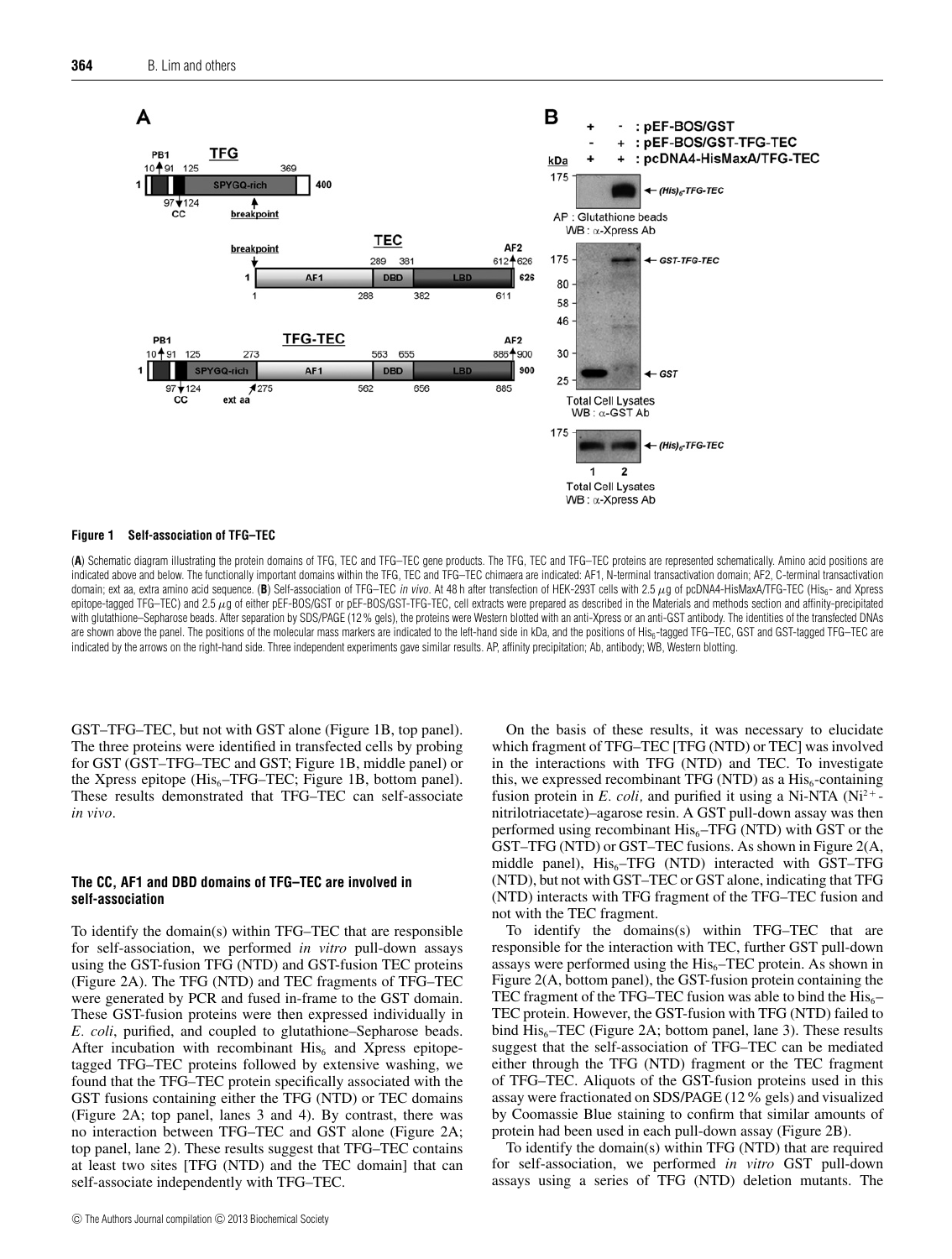<span id="page-4-0"></span>

**Figure 2 Binding of TFG–TEC to TFG (NTD) and TEC in vitro**

(**A**) Two independent domains within TFG–TEC are responsible for self-association. pcDNA4-HisMaxA/TFG-TEC (top panel), pcDNA4-HisMaxA/TFG (NTD) (middle panel) or pcDNA4-HisMaxA/TEC (bottom panel) plasmid DNAs were transfected into HEK-293T cells, and cell lysates containing recombinant  $His<sub>6</sub>$ -tagged TFG–TEC,  $His<sub>6</sub>$ -tagged TFG (NTD) or His<sub>6</sub>-tagged TEC proteins were incubated with 2  $\mu$ g of GST (lane 2), GST–TFG (NTD) (lane 3) or GST–TEC (lane 4) respectively bound to glutathione–Sepharose beads. Aliquots of the input (2 %; lane 1) and the pellets (lanes 2–4) obtained from the GST pull-down assay were analysed on 8% (for His $_6$ -TFG-TEC and His $_6$ -TEC) or 12% [for His $_6$ -TFG (NTD)] SDS/PAGE gels, and the bound proteins were detected by Western blotting with an anti-Xpress antibody. The positions of the molecular mass markers in kDa,  $His<sub>6</sub>-TFG–TEC$ ,  $His<sub>6</sub>-TFG$  (NTD) and  $His<sub>6</sub>-TEC$  are indicated. Three independent experiments were performed, all of which gave similar results. Ab, antibody; WB, Western blotting. (**B**) Quantification of the GST-fusion proteins used in the GST pull-down assays. The GST-fusion proteins utilized in the pull-down assays were fractionated on SDS/PAGE (12 % gels) and visualized by Coomassie Blue staining. Three independent experiments were performed, all of which gave similar results.

structures of the mutants are shown schematically in [Figure 3\(](#page-5-0)A). [Figure 3\(](#page-5-0)B) shows that TFG (NTD) strongly bound to GST–CC [\(Figure 3B](#page-5-0); top panel, lane 4); however, the GST-fusions with PB1 [\(Figure 3B](#page-5-0); top panel, lane 3) and SPYGQ (Figure 3B; top panel, lane 5) and GST alone [\(Figure 3B](#page-5-0); top panel, lane 2) failed to bind, indicating that residues 97–124 of TFG– TEC are necessary and sufficient for the interaction with TFG (NTD). Aliquots of the GST-fusion proteins used in this assay were separated on SDS/PAGE (12% gels) and visualized by Coomassie Blue staining to confirm that similar amounts of protein were used in each pull-down assay [\(Figure 3B](#page-5-0); bottom panel).

We next identified the domain(s) within TEC that are required for self-association using *in vitro* GST pull-down assays and a set of TEC deletion mutants: GST–AF1, GST–DBD, GST–LBD and GST–AF2. The structures of the mutants are shown schematically in [Figure 3\(](#page-5-0)A). Figure 3(C) shows that  $His<sub>6</sub>$ -tagged TEC bound strongly to GST–AF1 [\(Figure 3C](#page-5-0); top panel, lane 3) and GST– DBD [\(Figure 3C](#page-5-0); top panel, lane 4); however, the GST fusions with LBD [\(Figure 3C](#page-5-0); top panel, lane 5) and AF2 [\(Figure 3C](#page-5-0) top panel, lane 6), and GST alone [\(Figure 3C](#page-5-0); top panel, lane 2), failed to bind. This indicates that the AF1 or DBD domains of TFG–TEC are necessary and sufficient for the interaction with TEC. Aliquots of the GST-fusion proteins used in this assay were separated on SDS/PAGE (12% gels) and visualized by Coomassie Blue staining to confirm that similar amounts of protein were used in each pull-down assay [\(Figure 3C](#page-5-0); bottom panel). Overall, these results suggest that TFG–TEC contains at least three domains (CC, AF1 and DBD), which can self-associate independently with TFG–TEC.

# **The NLS mutant TFG–TEC (AAAA) protein associates with wild-type TFG–TEC in vivo**

We previously reported that the KRRR sequence within the DBD targets the TFG–TEC oncoprotein to the nucleus [\[19\]](#page-11-4). To determine whether the NLS mutant TFG–TEC (AAAA) protein interacts with TFG–TEC *in vivo*, we performed co-affinity precipitations using extracts of HEK-293T cells transfected with an expression vector containing the NLS mutant TFG–TEC (AAAA) protein [\(Figure 4A](#page-6-0)). Site-directed mutagenesis was used to generate amino acid changes aimed at affecting the nuclear localization of TFG–TEC. Specifically, mutations were introduced into the highly conserved basic amino sequence, K612RRR615, within the DBD (which is predicted to function as a NLS for TFG–TEC) [\[19\]](#page-11-4); these amino acids were mutated to A612AAA615 [\(Figure 4A](#page-6-0)). To investigate whether the TFG– TEC mutant protein [TFG–TEC (AAAA)] associated with wildtype TFG–TEC, we transiently transfected HEK-293T cells with expression vectors containing both proteins and then performed affinity precipitation assays. HEK-293T cells were co-transfected with pcDNA4-HisMaxA/TFG-TEC (AAAA) and pEF-BOS/GST-TFG-TEC or pEF-BOS/GST. The cells were lysed 48 h after transfection and the GST–TFG–TEC fusion protein was affinity-precipitated with glutathione–Sepharose beads. Immunoblotting was then performed using the anti-Xpress antibody to detect the NLS mutant  $His<sub>6</sub>-TFG-TEC$  (AAAA) protein. The results showed that the NLS mutant  $His_{6}-TFG-TEC$ (AAAA) protein co-precipitated specifically with GST–TFG– TEC [\(Figure 4A](#page-6-0); top panel, lane 2), but not with GST alone [\(Figure 4A](#page-6-0); top panel, lane 1). The three proteins were identified in the transfected cells by probing for GST (GST and GST–TFG– TEC; [Figure 4A](#page-6-0), middle panel) or the Xpress tag  $[His_{6}-TFG-TEC]$ (AAAA); [Figure 4A](#page-6-0), lower panel]. These results show that the NLS mutant TFG–TEC (AAAA) protein can form a heterodimer with wild-type TFG–TEC *in vivo*.

The data in [Figure 3\(](#page-5-0)C) indicate that the DBD of TFG–TEC is capable of forming a heterodimer with TEC. To determine whether the NLS mutant form of TFG–TEC (DBD) was able to associate with wild-type TFG–TEC, GST pull-down assays were performed using the  $His<sub>6</sub>-TFG-TEC$  protein. As shown in Figure  $4(B)$  (top panel), the His<sub>6</sub>–TFG–TEC protein interacted with both GST–DBD (AAAA) and GST–DBD, but not with GST alone. This indicates that the binding properties of the mutant DBD (AAAA) resemble those of the wild-type DBD within TFG– TEC. Aliquots of the GST-fusion proteins used in this assay were separated on SDS/PAGE (15% gels) and visualized by Coomassie Blue staining to confirm that similar amounts of protein were used in the pull-down assays [\(Figure 4B](#page-6-0); bottom panel).

#### **The NLS mutant TFG–TEC (AAAA) protein traps wild-type TFG–TEC in the cytoplasm**

Heterodimerization of wild-type TFG–TEC and the NLS mutant TFG–TEC proteins suggests that the NLS mutant [TFG–TEC (AAAA)] may affect the subcellular distribution of wild-type TFG–TEC protein. To investigate this, we co-transfected HEK-293T cells with mammalian expression vectors for EGFP-fused TFG–TEC (EGFP–TFG–TEC) and mCherry-fused NLS mutant TFG–TEC [mCherry–TFG–TEC (AAAA)]. In control HEK-293T cells not expressing the NLS mutant TFG–TEC (AAAA) protein, the EGFP-fused TFG–TEC protein was exclusively localized to the nucleus [\(Figure 5A](#page-7-0), panels a–d). As expected, the NLS mutant TFG–TEC (AAAA) protein was localized to the cytoplasm in control HEK-293T cells [\(Figure 5A](#page-7-0), panels e–h). Interestingly, [Figure 5\(](#page-7-0)A) (panels i–l) shows that, when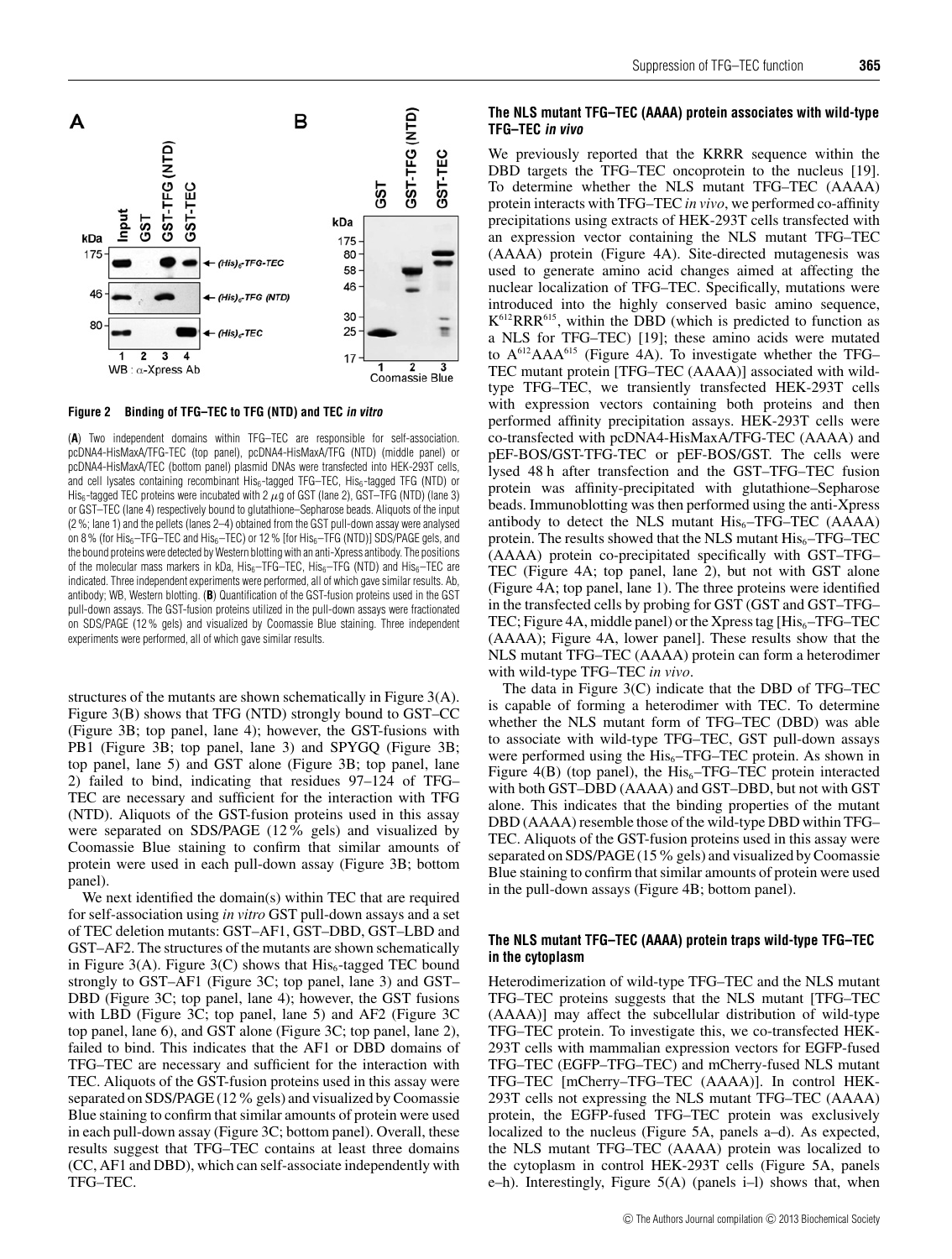<span id="page-5-0"></span>



(**A**) Schematic representation of the GST–TFG–TEC fusion proteins and their ability to self-associate with TFG (NTD) or TEC fragments. Numbers refer to amino acid residues, and binding is indicated as + or -. (B) Binding of the TFG–TEC CC domain to the TFG (NTD). Recombinant His<sub>6</sub>–TFG (NTD) protein was incubated with 2  $\mu$ g of GST (lane 2), GST–PB1 (lane 3), GST–CC (lane 4) or GST–SPYGQ (lane 5) bound to glutathione–Sepharose beads. Aliquots of the input (2 %; lane 1) and the pellets (lanes 2–5) obtained from the GST pull-down assay were analysed on 12% SDS/PAGE gels, and the bound proteins were detected by Western blotting with an anti-Xpress antibody (top panel). The positions of the molecular mass markers and His<sub>6</sub>–TFG (NTD) are indicated. The relative abundance of the GST-fusion proteins was determined by separating them on SDS/PAGE (12% gels) and visualizing them by Coomassie Blue staining (bottom panel). Lane 1, GST alone; lane 2, GST–PB1; lane 3, GST–CC; lane 4, GST–SPYGQ. Three independent experiments were performed, all of which gave similar results. Ab, antibody; WB, Western blotting. (**C**) Involvement of two independent domains of TFG–TEC in the interaction with TEC. Recombinant His<sub>6</sub>-tagged TEC protein was incubated with  $2 \mu$ g of GST (lane 2), GST–AF1 (lane 3), GST–DBD (lane 4), GST–LBD (lane 5) or GST–AF2 (lane 6) bound to glutathione–Sepharose beads. Aliquots of the input (2 %; lane 1) and the pellets (lanes 2–6) obtained from the GST pull-down assay were analysed on SDS/PAGE (8% gels), and the bound proteins were detected by Western blotting with an anti-Xpress antibody (top panel). The positions of the molecular mass markers and His<sub>6</sub>–TEC are indicated. The relative abundance of the GST-fusion proteins was determined by separating them on SDS/PAGE (12% gels) and visualizing them by Coomassie Blue staining (bottom panel). Lane 1, GST alone; lane 2, GST–AF1; lane 3, GST–DBD; lane 4, GST–LBD; lane 5, GST–AF2. Three independent experiments were performed, all of which gave similar results. Molecular masses are indicated in kDa.

EGFP–TFG–TEC was co-expressed with the NLS mutant mCherry–TFG–TEC (AAAA), the wild-type TFG–TEC protein was expressed in both the cytoplasm and nucleus [\(Figure 5A](#page-7-0), panel k, asterisks); however, wild-type TFG–TEC protein localized to the nucleus in cells not expressing the NLS mutant TFG–TEC (AAAA) [\(Figure 5A](#page-7-0), panel k, arrowheads), suggesting that wild-type TFG–TEC was trapped in the cytoplasm by the NLS mutant TFG–TEC (AAAA) protein. Similar results were obtained in human C28/I2 chondrocyte cells. As shown in [Figure 5\(](#page-7-0)B), co-expression of the NLS mutant TFG–TEC (AAAA) protein trapped the wild-type TFG–TEC in the cytoplasm. Therefore we conclude that a proportion of wild-type TFG–TEC is retained within the cytoplasm upon co-expression of the NLS mutant TFG– TEC (AAAA) protein.

## **The NLS mutant TFG–TEC (AAAA) protein modulates TFG–TEC-dependent transactivation**

To assess the consequences of heterodimerization between TFG–TEC and the NLS mutant TFG–TEC (AAAA) protein, we measured the effect of NLS mutant TFG–TEC (AAAA) protein expression on the levels of transcriptional activation mediated by wild-type TFG–TEC in HEK-293T cells. This was done by examining the expression of a luciferase-based reporter plasmid that was transfected into the cells along with pcDNA4- HisMaxB/TFG-TEC, either with or without co-transfection of pCMV-Tag2A/TFG-TEC (AAAA). The structures of the reporter plasmid and the expression vectors are shown in [Figure 6\(](#page-8-0)A). The introduction of TFG–TEC into HEK-293T cells activated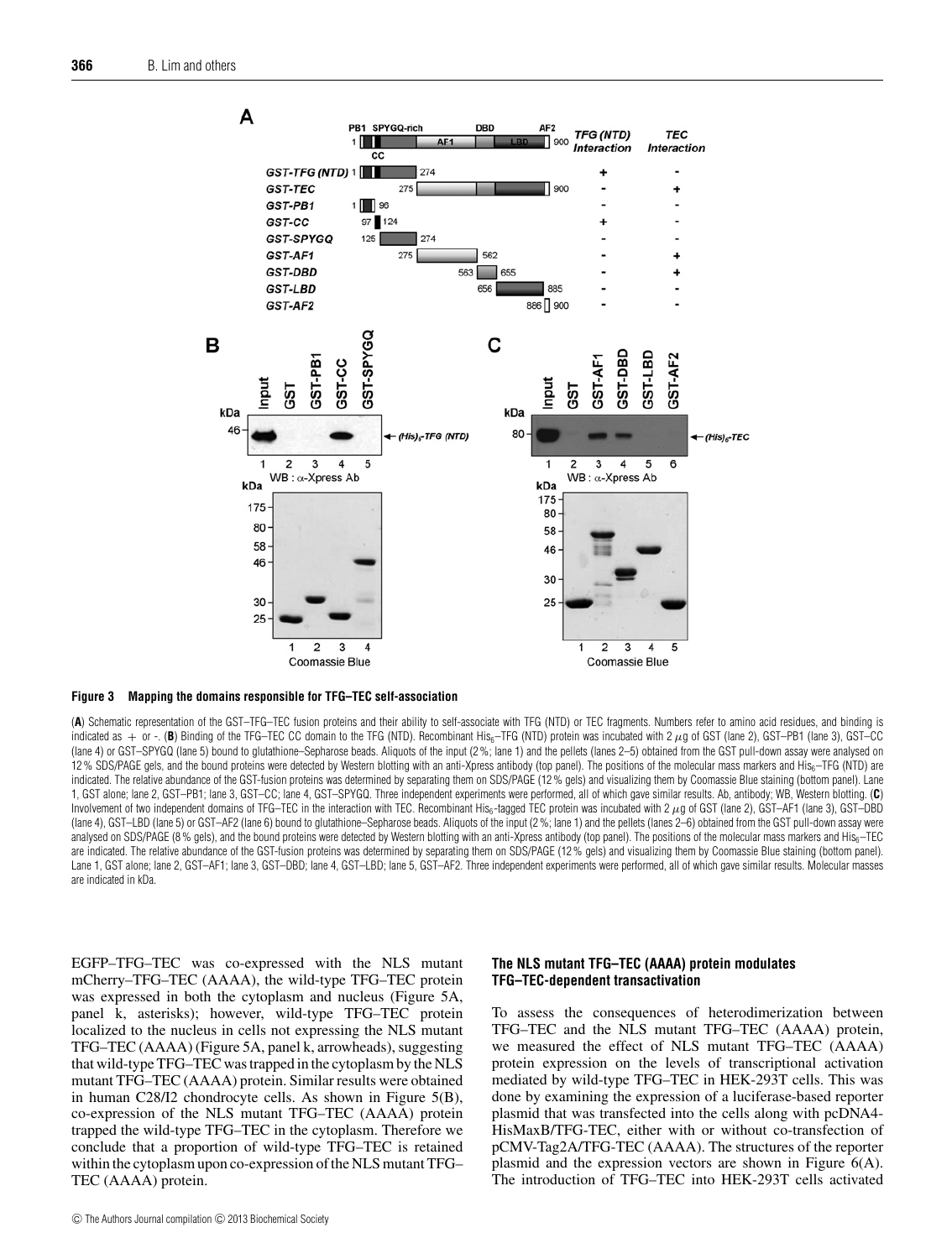<span id="page-6-0"></span>

#### **Figure 4 Association between the TFG–TEC (AAAA) mutant protein and wild-type TFG–TEC in vivo**

(**A**) Physical association between TFG–TEC and an NLS mutant form of TFG–TEC (AAAA) in vivo. At 48 h after transfection of HEK-293T cells with 2.5 μg of pcDNA4-HisMaxA/TFG-TEC (AAAA) and  $2.5\ \mu$ g of either pEF-BOS/GST or pEF-BOS/GST-TFG-TEC, cell extracts were prepared as described in the Materials and methods section followed by affinity precipitation with glutathione–Sepharose beads. After separation by SDS/PAGE, the proteins were Western blotted with an anti-Xpress antibody or an anti-GST antibody. The transfected DNAs are indicated above the panel. The positions of the molecular mass markers are indicated on the left-hand side in kDa and the positions of His<sub>6</sub>-tagged TFG–TEC (AAAA), GST and GST-tagged TFG–TEC are indicated by the arrows on the right-hand side. Three independent experiments gave similar results. Ab, antibody; AP, affinity precipitation; WB, Western blotting. (B) Wild-type TFG–TEC protein bound similarly to a wild-type DBD and the NLS mutant DBD (AAAA) protein. Recombinant His<sub>6</sub>–TFG–TEC protein was incubated with 2 μg of GST (lane 2), GST–DBD (lane 3) or GST–DBD (AAAA) (lane 4) bound to glutathione–Sepharose beads. Aliquots of the input (2%; lane 1) and the pellets (lanes 2–4) obtained from the GST pull-down assay were analysed by SDS/PAGE (8% gels) and the bound proteins were detected by Western blotting with an anti-Xpress antibody (top panel). The positions of the molecular mass markers in kDa and His<sub>6</sub>–TFG–TEC are indicated. The relative abundances of the GST-fusion proteins were determined by separation on SDS/PAGE (15% gels) and visualization by Coomassie Blue staining (bottom panel). Lane 1, GST alone; lane 2, GST-DBD; lane 3, GST-DBD (AAAA). Three independent experiments were performed, all of which gave similar results.

transcription (up to ∼260-fold) of the p(B1a)<sup>8</sup>-Luc, a reporter plasmid containing the TATA minimal promoter sequence and eight NBREs (nerve growth factor IB-response elements) [\[23\]](#page-11-8), which drive the synthesis of *Renilla* luciferase [\(Figure 6B](#page-8-0); top panel, bar 2). Interestingly, co-expression of the NLS mutant TFG–TEC (AAAA) protein inhibited wild-type TFG– TEC-mediated transactivation in a dose-dependent manner [\(Figure 6B](#page-8-0); top panel, bars 3–6). These results indicate that the NLS mutant TFG–TEC (AAAA) protein inhibits TFG–TEC-mediated transactivation in HEK-293T cells. To control for cell-line-specific effects, we performed the same experiment in human C28/I2 chondrocytes and obtained similar results [\(Figure 6C](#page-8-0), top panel). Therefore, we conclude that the NLS mutant TFG–TEC (AAAA) protein functions in a dominant-negative manner. Western blot analysis of cell extracts from transfected cells demonstrated modulation of TFG– TEC-dependent transactivation by the NLS mutant TFG–TEC (AAAA) was not due to differences in the amounts of TFG– TEC proteins [\(Figures 6B](#page-8-0) and 6C, second panels). In addition, Western blot analysis showed that higher amounts of the NLS mutant TFG–TEC (AAAA) protein were synthesized in response to increasing amounts of the transfected plasmids [\(Figures 6B](#page-8-0) and 6C, third panels). The EGFP plasmid served as an internal control for monitoring transfection efficiency [\(Figures 6B](#page-8-0) and 6C, bottom panels).

Next, to investigate whether ectopic co-expression of the NLS mutant TFG–TEC (AAAA) and wild-type TFG–TEC modulates the expression of endogenous downstream target genes for TFG– TEC *in vivo*, we transiently transfected HEK-293T cells with the TFG–TEC–EGFP and TFG–TEC (AAAA)–mCherry constructs. Consistent with previous reports [\[19,](#page-11-4)[24\]](#page-11-9), the expression of *Stat3*, *Eno3* and *Socs2* was up-regulated in HEK-293T cells transfected with TFG–TEC–EGFP [\(Figure 7A](#page-9-0); lane 2). However, when the NLS mutant TFG–TEC (AAAA)–mCherry protein was coexpressed with wild-type TFG–TEC, the expression of *Stat3*, *Eno3* and *Socs2* was clearly down-regulated [\(Figure 7A](#page-9-0); lane 3). HEK-293T cells expressing EGFP and mCherry were used as a control [\(Figure 7A](#page-9-0); lane 1). Expression of the *Stat3*, *Eno3* and *Socs2* genes was unaffected in HEK-293T cells transfected with the EGFP and/or mCherry vector alone (results not shown). Similar results were obtained in human C28/I2 chondrocyte cells [\(Figure 7B](#page-9-0)).

To examine further the characteristics of HEK-293T cells co-expressing TFG–TEC and the NLS mutant TFG–TEC (AAAA) protein, we examined the expression of the *Stat3*, *Eno3* and *Socs2* genes using quantitative real-time PCR. As shown in [Figure 7\(](#page-9-0)C), expression of all three genes was up-regulated in HEK-293T cells expressing TFG–TEC–EGFP; however, these genes were down-regulated in HEK-293T cells co-expressing TFG–TEC–EGFP and TFG–TEC (AAAA)–mCherry. HEK-293T cells expressing EGFP and mCherry were used as a control. Expression of the *Stat3*, *Eno3* and *Socs2* genes was unaffected in HEK-293T cells transfected with the EGFP and/or mCherry vectors alone (results not shown). Similar results were obtained in human C28/I2 chondrocytes [\(Figure 7D](#page-9-0)). These results strongly suggest that the NLS mutant TFG–TEC (AAAA)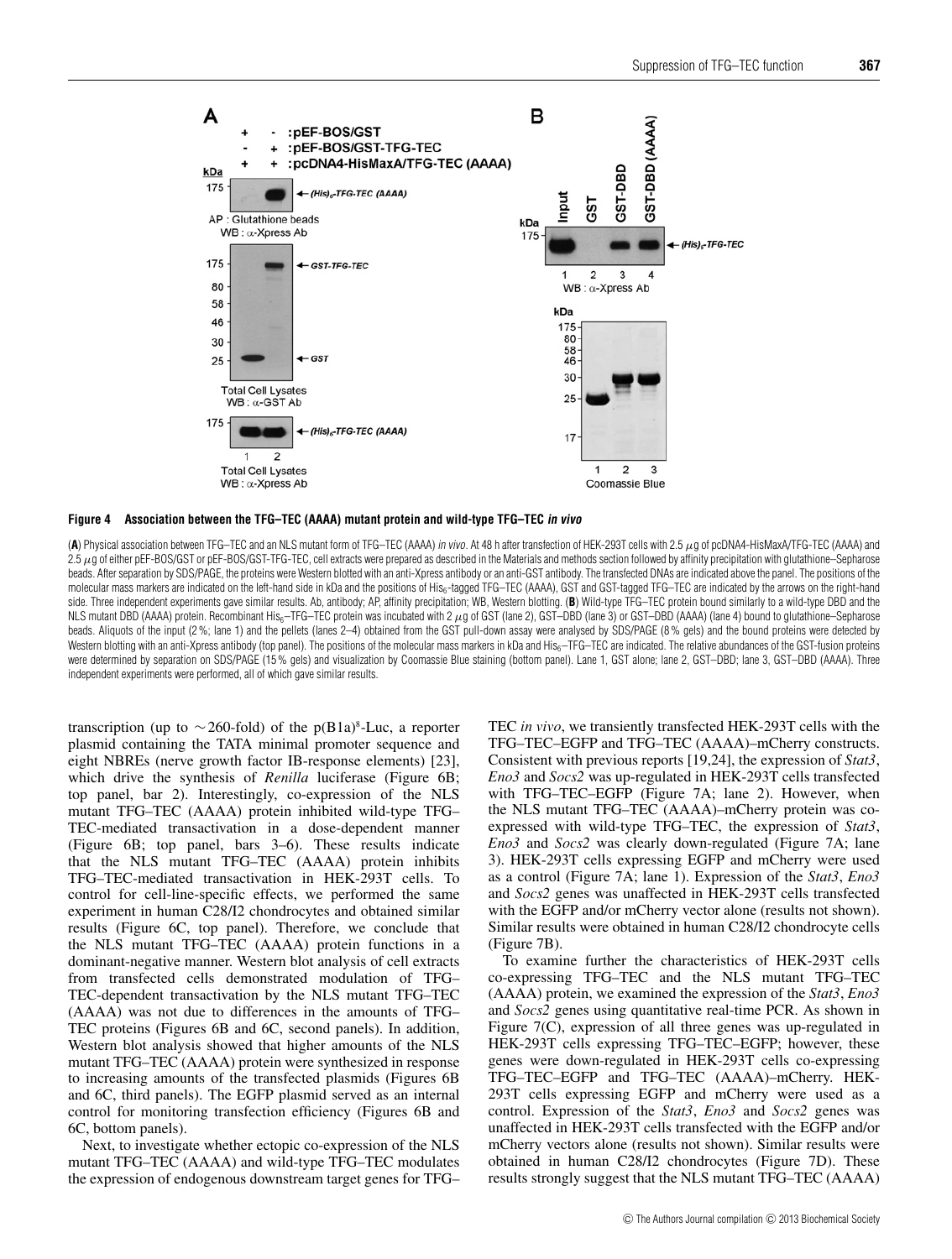<span id="page-7-0"></span>

**Figure 5 Nuclear trapping of wild-type TFG–TEC by the NLS mutant TFG–TEC (AAAA) protein in HEK-293T cells (A) and human C28/I2 chondrocytes (B)**

HEK-293T or C28/I2 cells grown on coverslips were transfected with mammalian expression vectors encoding EGFP-tagged wild-type TFG–TEC (green) or mCherry-tagged NLS mutant TFG–TEC (AAAA) (red) proteins. Transiently transfected cells were fixed with an acetone/methanol mixture and the subcellular distribution of wild-type TFG–TEC or the NLS mutant TFG–TEC (AAAA) protein was examined under a confocal laser-scanning microscope (Leica TCS SPE). Cell nuclei were stained with DAPI. Merged images are also shown. Three independent experiments were performed, all of which gave similar results. See the text for more information. Magnification:  $\times$ 400.

protein down-regulates TFG–TEC-mediated transactivation, and functions as a dominant-negative regulator of the wild-type TFG–TEC protein both *in vitro* and *in vivo*.

# **DISCUSSION**

In the present study we present a comprehensive analysis of a TFG–TEC chimaeric molecule generated by a chromosomal translocation in human EMCs. Targeting TFG–TEC may lead to the development of novel therapeutic strategies for this aggressive cancer, therefore understanding the biochemical properties of TFG–TEC may help to identify the mechanisms underlying TFG–TEC-mediated malignancy. The present study shows that TFG–TEC self-associates both *in vitro* and *in vivo*, and that TFG–TEC-mediated transcriptional activation can be antagonized

C The Authors Journal compilation C 2013 Biochemical Society

by an NLS mutant TFG–TEC (AAAA) protein. Taken together, this information suggests that the biological activity of the TFG– TEC chimaeric protein can be regulated by its dominant-negative form. The results reported in the present paper explore the functional regulation of the TFG–TEC oncoprotein.

The NLS mutant TFG–TEC (AAAA) protein effectively impaired the activity of wild-type TFG–TEC [\(Figures 6](#page-8-0) and 7), therefore it was necessary to examine the mechanisms underlying this inhibition. As the NLS mutant TFG–TEC (AAAA) protein is a cytoplasmic protein, it may inactivate the TFG–TEC oncoprotein by causing its mislocalization within the cell. Our initial approach involved characterizing the association between wild-type TFG–TEC and the NLS mutant TFG–TEC (AAAA) protein. To this end, we determined whether the NLS mutant TFG–TEC (AAAA) protein was able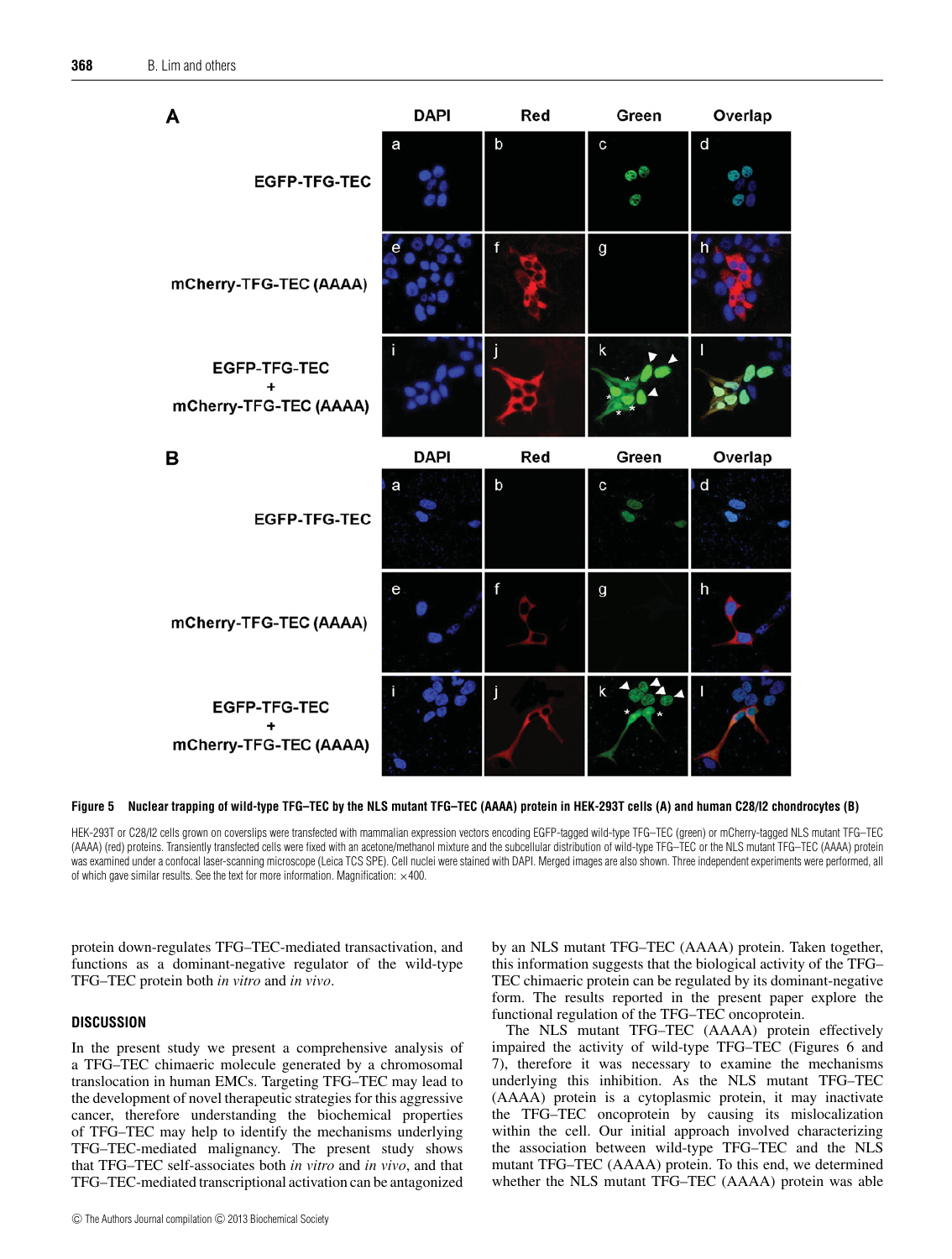<span id="page-8-0"></span>



(A) Schematic representation of the reporter and expression plasmids used in the present study. The p(B1a)<sup>8</sup>-Luc reporter plasmid contains eight NBREs upstream of a basal promoter–luciferase gene construct. The eight TFG–TEC recognition sites are indicated by solid bars, the TATA box is represented by an open box and the luciferase gene is indicated by a solid box. The expression vectors driving the production of TFG–TEC or TFG–TEC (AAAA) are also shown. The positions of the first and last amino acids are indicated below each construct. AF1, N-terminal transactivation domain; AF2, C-terminal transactivation domain; CMV, cytomegalovirus promoter; ext aa, extra amino acid sequence; F, FLAG-tag; H, His<sub>6</sub> tag. (B and C) The NLS mutant TFG–TEC (AAAA) protein inhibits TFG–TEC-mediated transactivation in HEK-293T cells (**B**) and human C28/I2 chondrocytes (**C**). HEK-293T or C28/I2 cells were co-transfected with 0.5 μg of TFG–TEC and increasing amounts  $(0-4μ)$  of the NLS mutant TGF-TEC (AAAA) protein. For all reactions, the total amount of transfected DNA was normalized against the amount of empty vectors. After 48 h, the cells were harvested and luciferase assays were performed. The means + S.E.M. from representative duplicate experiments are presented. Statistical significance (P value) was determined with an unpaired t test. #P < 0.001 compared with vector control; \*P < 0.01 compared with wild-type TFG-TEC alone (top panels). Extracts for luciferase assays were resolved by SDS/PAGE (8% gels for top and middle panels, and 15 % gels for bottom panels), transferred on to a PVDF membrane, and immunoblotted with anti-Xpress (second panels), anti-FLAG (M2, Sigma–Aldrich; third panels) and anti-EGFP (bottom panels) antibodies. Three independent experiments were performed, all of which gave similar results. Ab, antibody; WB, Western blot.

to disrupt the nuclear localization of wild-type TFG–TEC, a characteristic required for TFG–TEC-mediated transcriptional transactivation. First, to examine the association between the wild-type and NLS mutant TFG–TECs, we performed affinity precipitation assays followed by Western blot analysis to detect the wild-type TFG–TEC and NLS mutant TFG–TEC (AAAA) proteins. Because transcriptional transactivation by TFG–TEC requires that TFG–TEC is localized to the nucleus [\[19\]](#page-11-4), we next examined whether the NLS mutant TFG–TEC (AAAA) protein altered the cellular localization of TFG–TEC in transfected HEK-293T and human C28/I2 chondrocytes. As expected,

wild-type TFG–TEC localized predominantly to the nucleus in HEK-293T cells and human C28/I2 chondrocytes when expressed in the absence of the NLS mutant TFG–TEC (AAAA) protein. By contrast, the NLS mutant TFG–TEC (AAAA) protein remained predominantly in the cytoplasm when expressed in the absence of wild-type TFG–TEC [\(Figure 5\)](#page-7-0). When TFG–TEC and the NLS mutant TFG–TEC (AAAA) protein were co-expressed, the NLS mutant localized to the cytoplasm; surprisingly, however, wild-type TFG–TEC was present in both the nucleus and cytoplasm [\(Figure 5\)](#page-7-0). This suggests that the NLS mutant TFG–TEC (AAAA) protein was able to shift the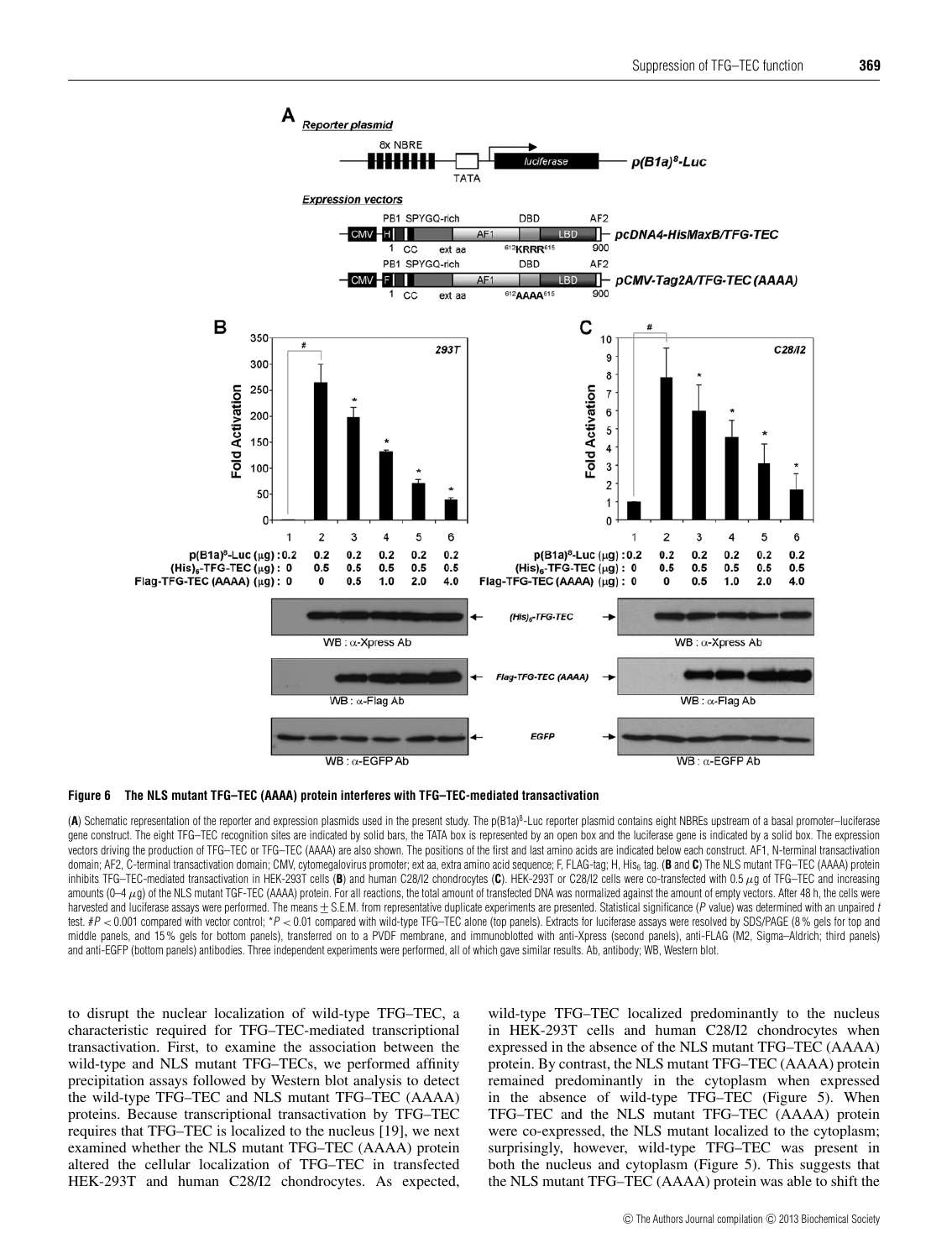<span id="page-9-0"></span>

**Figure 7 The NLS mutant TFG–TEC (AAAA) protein suppresses the transactivation potential of wild-type TFG–TEC in vivo**

(**A** and **B**) TFG–TEC (AAAA) interferes with the induction of TFG–TEC downstream target genes in HEK-293T cells (**A**) and human C28/I2 chondrocytes (**B**). HEK-293T or C28/I2 cells were co-transfected with expression vectors encoding EGFP, TFG–TEC–EGFP, mCherry or TFG–TEC (AAAA)–mCherry (indicated above the panels). EGFP-positive and mCherry-positive transfected cells were isolated by FACS. RT–PCR analysis of Stat3, Eno3 and Socs2 mRNA expression was performed in HEK-293T cells (A) and C28/I2 chondrocyte cells (B) expressing EGFP and mCherry, TFG–TEC–EGFP and mCherry or TFG–TEC–EGFP and TFG–TEC (AAAA)–mCherry proteins. β-Actin was used for normalization. Following amplification, an aliquot of each product was analysed by staining the gel with ethidium bromide. The vectors pcDNA3-TFG-TEC-EGFP and pcDNA3-TFG-TEC (AAAA)-mCherry were used to express TFG–TEC or TFG–TEC (AAAA) fused to EGFP or mCherry respectively. pcDNA3-EGFP or pcDNA3-mCherry expression vectors were used as controls. The transiently transfected cell lines (from which the input RNAs used in the RT reactions were derived) are shown above the panel. Three independent experiments were performed, all of which gave similar results. (**C** and **D**) Quantitative real-time PCR analyses of the expression of putative TFG–TEC downstream target genes in HEK-293T (C) and C18/I2 (D) cells. HEK-293T and C28/I2 cells were analysed for their expression of Stat3, Eno3 and Socs2 mRNA as described in the Materials and methods section. HPRT was used as a control to normalize the quantitative real-time PCR results. Each transfection was performed at least three times. The results are the means + S.E.M. and are calculated relative to the expression of Stat3, Eno3 or Socs2 in EGFP- and mCherry-transfected cells (which was set at 1). Statistical significance (P value) was determined with an unpaired t test.  $*P < 0.01$  compared with vector control;  $*P < 0.01$  compared with wild-type TFG–TEC alone. N.S., not significant.

localization of the wild-type TFG–TEC from the nucleus to the cytoplasm. Thus the NLS mutant TFG–TEC (AAAA) protein appears to form a heterodimer with the wild-type protein to yield non-productive complexes. The net result is antagonism of wildtype TFG–TEC activity via a dominant-negative mechanism.

The mixed pattern of subcellular localization in [Figure 5](#page-7-0) suggests that the inhibitory effect of the NLS-mutant TFG– TEC (AAAA) was not complete. However, this mixed pattern of wild-type TFG–TEC localization, both in the cytoplasm and in the nucleus, is consistent with the predicted association properties of these proteins. When the NLS-mutant TFG–TEC (AAAA) was co-expressed with wild-type TFG–TEC in the same cell, a time-dependent association between these two proteins occurs *in vivo*. As shown in [Figures 1](#page-3-0) and 4, the wild-type TFG–TEC protein associated with either TFG–TEC (AAAA) or TFG–TEC protein. Consequently, three protein complexes, i.e. wild-type homodimers, wild-type-mutant heterodimers and mutant homodimers, would be expected to exist in these cells. Among these complexes, heterodimerization of the NLS-mutant TFG–TEC with wild-type TFG–TEC would have resulted in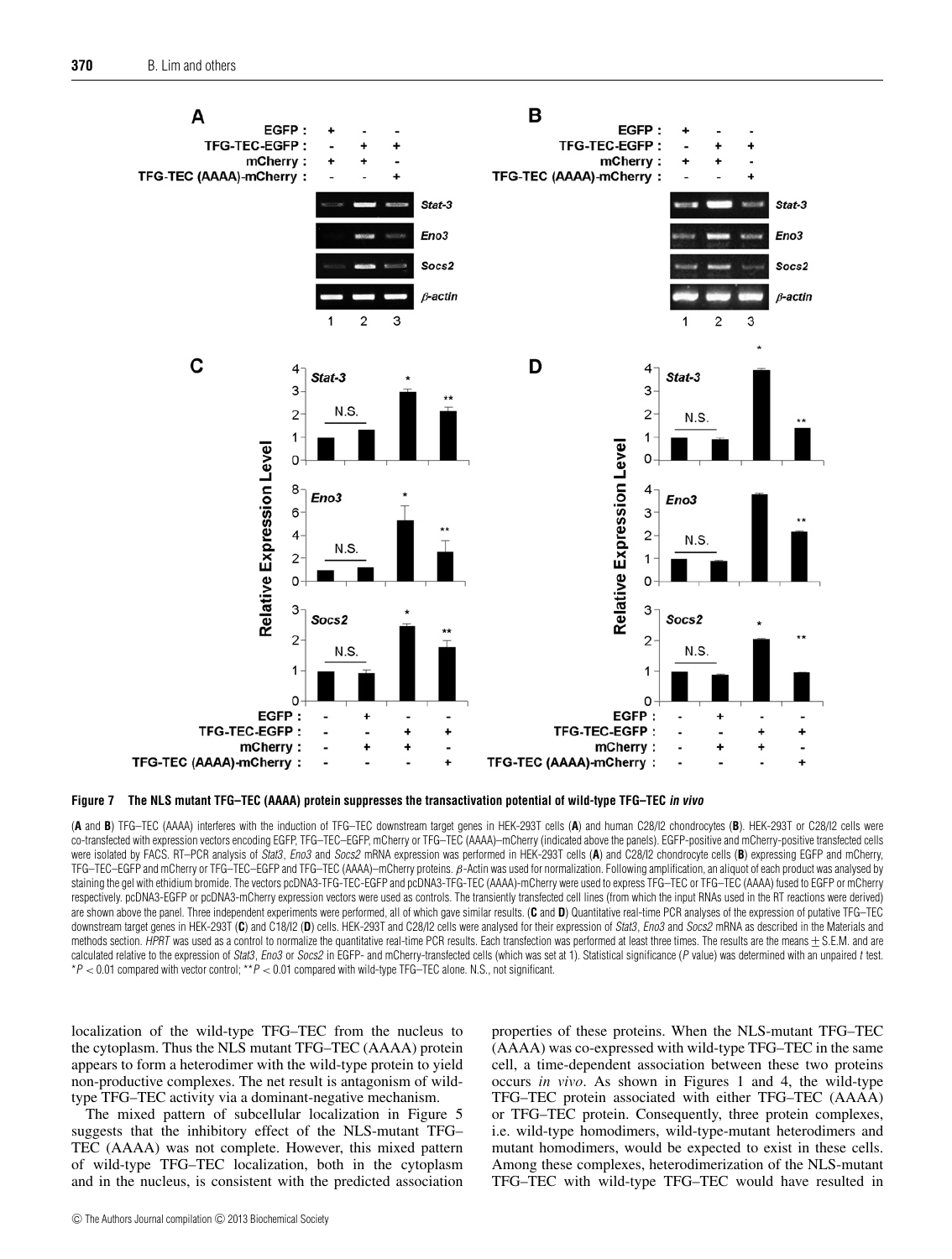trapping of the wild-type TFG–TEC protein in the cytoplasm [\(Figure 5\)](#page-7-0); however, homodimerization of wild-type TFG–TEC proteins would not have affected their nuclear localization. For this reason, it seems reasonable to speculate that the mixed pattern of subcellular localization was not due to the incomplete inhibitory effect of the NLS-mutant TFG–TEC *in vivo*, but rather to the dimerization properties of these proteins. In addition, it would be interesting to investigate the thermodynamics and kinetic properties of the association between the wild-type TFG–TEC and the NLS-mutant TFG–TEC for the development of a therapy against aggressive EMCs.

The N-terminal fragment of the TFG polypeptide shows strong similarities to the N-terminal fragments of the EWS, TLS (translated in liposarcoma) and  $hTAF<sub>II</sub>68$  proteins [\[8](#page-10-4)[,11\]](#page-10-7). The *EWS*, *TLS* and  $hTAF<sub>H</sub>68$  genes, which were originally identified as the N-terminal portions of translocation-generated fusion genes in human cancers, encode a putative RNA-binding domain and three glycine-, arginine- and proline-rich motifs [\[25\]](#page-11-10). In contrast with that of EWS-, TLS- and  $hTAF<sub>II</sub>68$ -fusion proteins, the regulation of TFG–TEC remains poorly understood. During the course of the present study, we noticed that the TFG–TEC chimaeric protein could self-associate. Therefore, our initial experiments used GST pull-down and *in vivo* affinity precipitation assays to study the potential of TFG–TEC to form homodimers. Interestingly, we found that three independent domains, CC, AF1 and DBD, were involved in the self-association of TFG–TEC [\(Figure 3\)](#page-5-0). Because the biological functions of some cellular proteins are regulated by their ability to self-associate, it would be interesting to examine whether these independent interacting domains are also important for TFG–TEC function.

In a previous study, we showed that TFG–TEC is a nuclear protein that binds DNA with a sequence specificity identical to that of the parental TEC protein [\[19\]](#page-11-4). Therefore we investigated the molecular mechanism underlying TFG– TEC-mediated tumorigenesis in human EMCs. We found that TFG–TEC shows increased transcriptional activation potential, although it contains the complete amino acid sequence for TEC. This indicates that the N-terminal portion of TFG–TEC may provide additional transactivation properties. Consistent with this, the TFG (NTD) region functioned as a transcription activation domain when coupled to a GAL4 DBD. TFG (NTD) also selfassociates [\(Figure 2\)](#page-4-0) and the CC domain within TFG (NTD) is required for this [\(Figure 3\)](#page-5-0); therefore, it would be interesting to examine whether CC domain-mediated TFG (NTD) selfassociation is important for its transactivation properties.

In summary, the present study identified a novel NLS mutant of TFG–TEC and demonstrated how it regulates the cellular localization and transcriptional activity of wild-type TFG–TEC. Although we previously reported that: (i) TFG–TEC is a nuclear protein that binds DNA with a sequence specificity identical to that of the parental TEC protein; (ii) the fusion gene encodes a transactivator that is more potent than TEC; and (iii) the functions of TFG–TEC may be necessary for tumorigenesis in human EMCs [\[19\]](#page-11-4), the functional regulation of this protein is still unknown. Therefore understanding the mechanisms that regulate TFG– TEC may lead to the development of novel therapeutic strategies and targets for the treatment of aggressive EMCs harbouring characteristic t(3;9) translocation.

## **AUTHOR CONTRIBUTION**

Bobae Lim and Ah-young Kim conceived and designed the project, collected and assembled the data, and interpreted the data. Hee Jung Jun collected and assembled the data. Jungho Kim conceived and designed the project, collected and assembled the data, analysed and interpreted the data, provided financial support and wrote the paper.

## **ACKNOWLEDGEMENTS**

We thank Dr Yves Labelle (Laval University Faculty of Medicine, Quebec City, QC, Canada) for providing the p(B1a)8-Luc reporter plasmid and Dr Mary B. Goldring (Hospital for Special Surgery and Cornell Medical College, New York, NY, U.S.A.) for providing the human C28/I2 juvenile costal chondrocyte cells.

### **FUNDING**

This work was supported by the National Research Foundation of Korea (NRF) [grant number 2013R1A1A2009478], the Bio and Medical Technology Development Programme [grant number 2012M3A9B4028763], the Priority Research Centers Program [grant number 2009-0093822] through the National Research Foundation of Korea funded by the Ministry of Education and the Ministry of Science, Information, Communication, Technology and Future Planning, and by the Sogang Research Frontier Program (SRF) [grant number 2012-14003] from Sogang University. A.Y.K., B.L. and H.J.J. were recipients of a research fellowship from the Ministry of Education and Human Resources Development [number BK21].

#### **REFERENCES**

- <span id="page-10-0"></span>1 Clark, J., Benjamin, H., Gill, S., Sidhar, S., Goodwin, G., Crew, J., Gusterson, B. A., Shipley, J. and Cooper, C. S. (1996) Fusion of the EWS gene to CHN, a member of the steroid/thyroid receptor gene superfamily, in a human myxoid chondrosarcoma. Oncogene **12**, 229–235
- 2 Labelle, Y., Bussieres, J., Courjal, F. and Goldring, M. B. (1999) The EWS/TEC fusion protein encoded by the t(9;22) chromosomal translocation in human chondrosarcomas is a highly potent transcriptional activator. Oncogene **18**, 3303–3308
- <span id="page-10-1"></span>3 Labelle, Y., Zucman, J., Stenman, G., Kindblom, L. G., Knight, J., Turc-Carel, C., Dockhorn-Dworniczak, B., Mandahl, N., Desmaze, C., Peter, M. et al. (1995) Oncogenic conversion of a novel orphan nuclear receptor by chromosome translocation. Hum. Mol. Genet. **4**, 2219–2226
- 4 Sjogren, H., Meis-Kindblom, J., Kindblom, L. G., Aman, P. and Stenman, G. (1999) Fusion of the EWS-related gene TAF2N to TEC in extraskeletal myxoid chondrosarcoma. Cancer Res. **59**, 5064–5067
- 5 Attwooll, C., Tariq, M., Harris, M., Coyne, J. D., Telford, N. and Varley, J. M. (1999) Identification of a novel fusion gene involving hTAFII68 and CHN from a t(9;17)(q22;q11.2) translocation in an extraskeletal myxoid chondrosarcoma. Oncogene **18**, 7599–7601
- <span id="page-10-2"></span>6 Panagopoulos, I., Mencinger, M., Dietrich, C. U., Bjerkehagen, B., Saeter, G., Mertens, F., Mandahl, N. and Heim, S. (1999) Fusion of the RBP56 and CHN genes in extraskeletal myxoid chondrosarcomas with translocation t(9;17)(q22;q11). Oncogene **18**, 7594–7598
- <span id="page-10-3"></span>7 Sjogren, H., Wedell, B., Meis-Kindblom, J. M., Kindblom, L. G., Stenman, G. and Kindblom, J. M. (2000) Fusion of the  $NH<sub>2</sub>$ -terminal domain of the basic helix-loop-helix protein TCF12 to TEC in extraskeletal myxoid chondrosarcoma with translocation t(9;15)(q22;q21). Cancer Res. **60**, 6832–6835
- <span id="page-10-4"></span>8 Hisaoka, M., Ishida, T., Imamura, T. and Hashimoto, H. (2004) TFG is a novel fusion partner of NOR1 in extraskeletal myxoid chondrosarcoma. Genes, Chromosomes Cancer **40**, 325–328
- <span id="page-10-5"></span>9 Greco, A., Mariani, C., Miranda, C., Lupas, A., Pagliardini, S., Pomati, M. and Pierotti, M. A. (1995) The DNA rearrangement that generates the TRK-T3 oncogene involves a novel gene on chromosome 3 whose product has a potential coiled-coil domain. Mol. Cell. Biol. **15**, 6118–6127
- <span id="page-10-6"></span>10 Hernandez, L., Pinyol, M., Hernandez, S., Bea, S., Pulford, K., Rosenwald, A., Lamant, L., Falini, B., Ott, G., Mason, D. Y. et al. (1999) TRK-fused gene (TFG) is a new partner of ALK in anaplastic large cell lymphoma producing two structurally different TFG-ALK translocations. Blood **94**, 3265–3268
- <span id="page-10-7"></span>11 Mencinger, M., Panagopoulos, I., Andreasson, P., Lassen, C., Mitelman, F. and Aman, P. (1997) Characterization and chromosomal mapping of the human TFG gene involved in thyroid carcinoma. Genomics **41**, 327–331
- <span id="page-10-8"></span>12 Miranda, C., Roccato, E., Raho, G., Pagliardini, S., Pierotti, M. A. and Greco, A. (2006) The TFG protein, involved in oncogenic rearrangements, interacts with TANK and NEMO, two proteins involved in the NF-κB pathway. J. Cell. Physiol. **208**, 154–160
- <span id="page-10-9"></span>13 Ohkura, N., Hijikuro, M., Yamamoto, A. and Miki, K. (1994) Molecular cloning of a novel thyroid/steroid receptor superfamily gene from cultured rat neuronal cells. Biochem. Biophys. Res. Commun. **205**, 1959–1965
- <span id="page-10-10"></span>14 Hedvat, C. V. and Irving, S. G. (1995) The isolation and characterization of MINOR, a novel mitogen-inducible nuclear orphan receptor. Mol. Endocrinol. **9**, 1692–1700